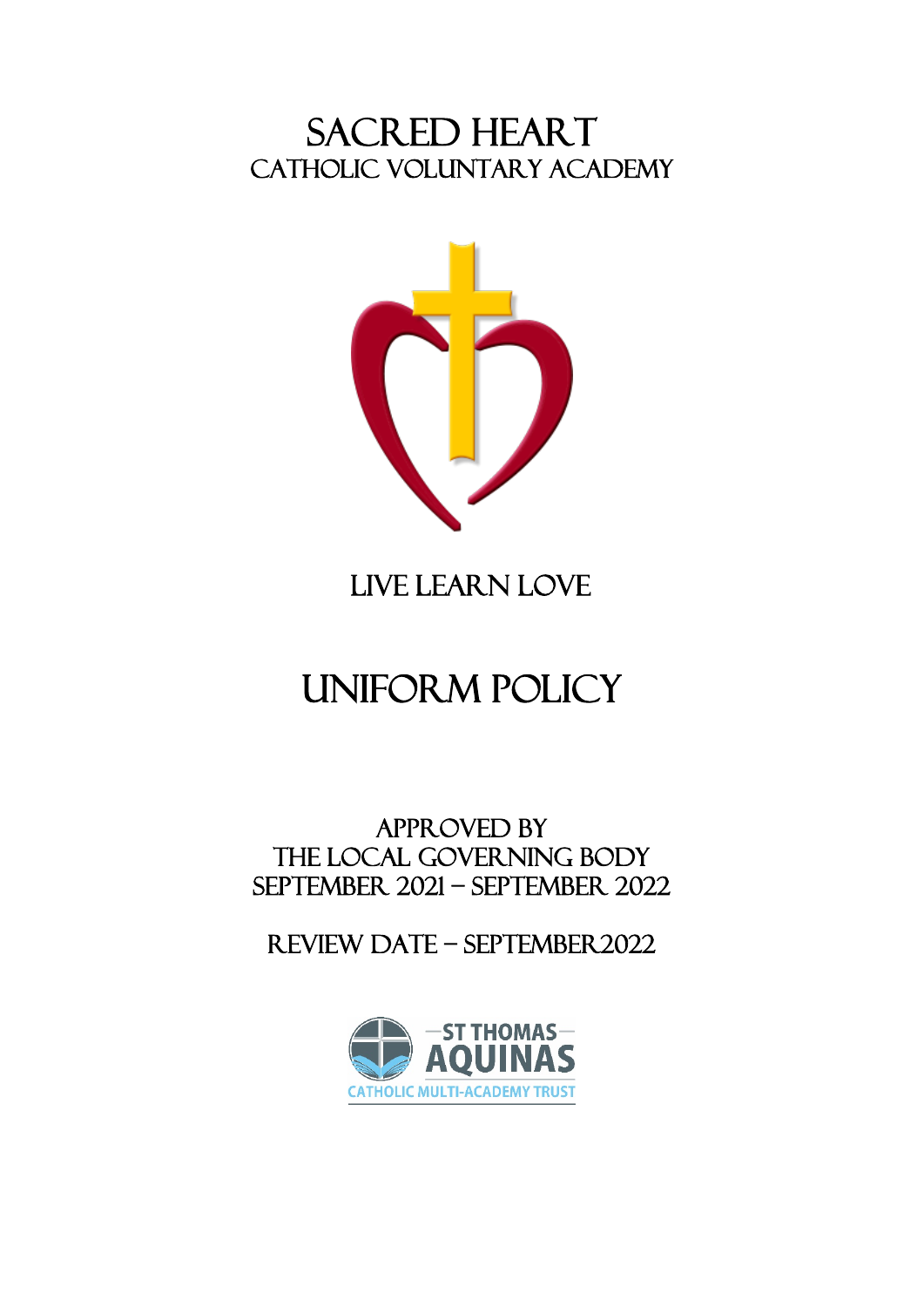# **SCHOOL UNIFORM POLICY**

#### **1. INTRODUCTION**

It is our policy that all children should wear school uniform when attending school, or when participating in a school-organised event outside normal school hours. We provide a complete list of the items needed for school uniform on our school website. (See Appendix 1).

#### **2. AIMS AND OBJECTIVES**

Our policy is based on the notion that a school uniform:

- promotes a sense of pride in the school;
- engenders a feeling of community and belonging:
- is practical and smart:
- identifies the children with the school;
- is not distracting in class (as fashion clothes might be);
- makes children feel equal to their peers in terms of appearance;
- is regarded as suitable, and good value for money, by most parents;
- has been designed with health and safety in mind.

#### **3. JEWELLERY**

On health and safety grounds, we do not allow children to wear jewellery in our school except for stud earrings in pierced ears and exceptions noted in our full statement. We ask the children to remove these objects during PE and games. Please see Appendix 2 for the school's full statement on the wearing of jewellery.

#### **4. EXTREME HAIR CUTS**

The school does not permit children to have haircuts that could serve as a distraction to other children. The school strongly advises parents to discuss the issue with the Head Teacher prior to any cut/treatment.

#### **5. FOOTWEAR**

The school wants all children to grow into healthy adults. We believe that it is dangerous for children to wear shoes with platform soles or high heels in school, so we do not allow this. Neither do we allow children to wear trainers to school; these are appropriate for sport or as leisurewear, but are not in keeping with the smart appearance of a school uniform. We require all children to wear the types of shoe described in the uniform list (Appendix 1).

#### **6. THE ROLE OF PARENTS**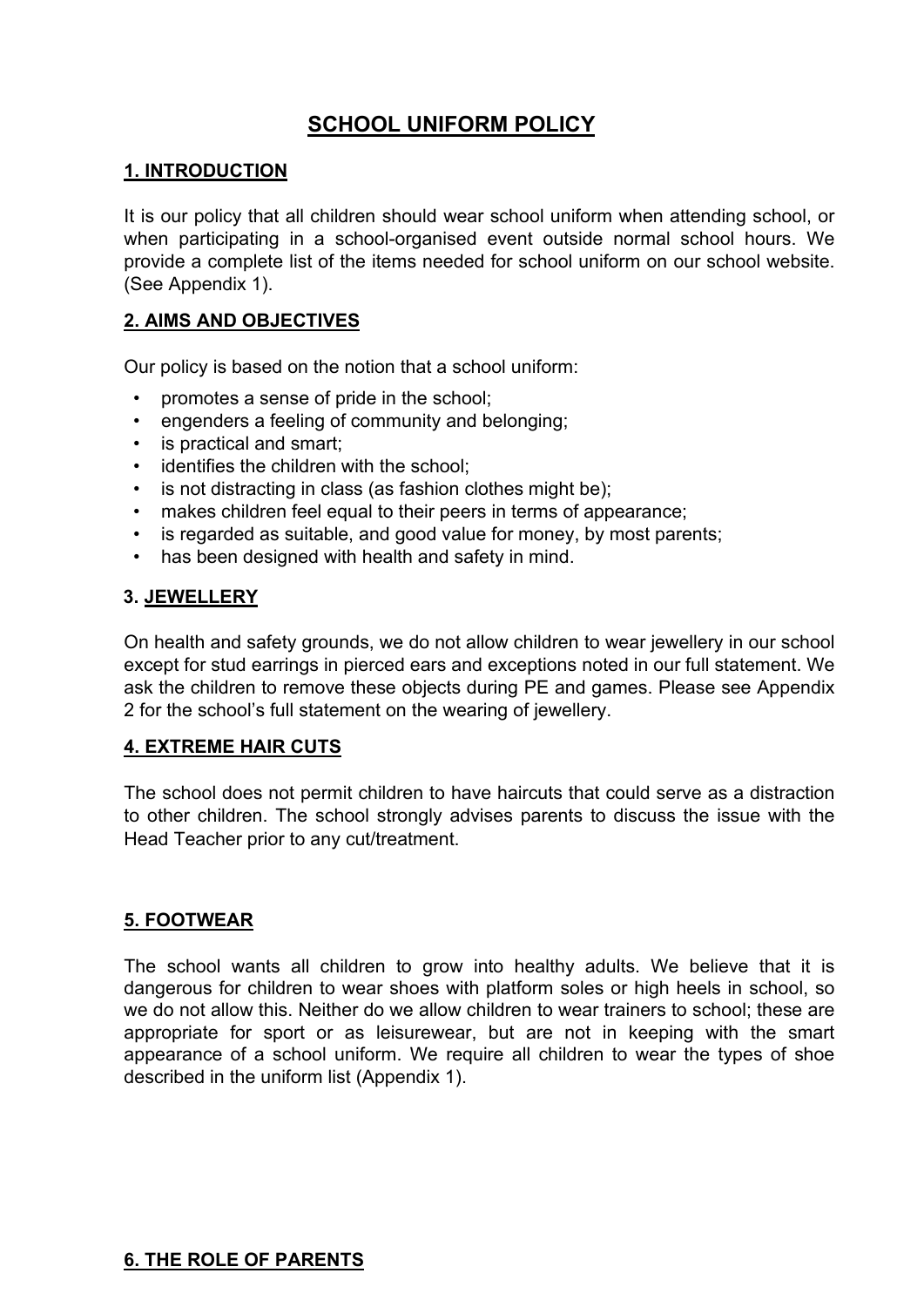We ask all parents who send their children to our school to support the school uniform policy. We believe that parents have a duty to send their children to school correctly dressed and ready for their daily schoolwork. Parents should ensure that their child has the correct uniform, and that it is clean and in good repair.

If any parent would like the school to modify the uniform policy, they should make representation, in the first instance, to the Head Teacher. The school welcomes children from all backgrounds and faith communities. If there are serious reasons, e.g. religious objections, why parents want their child to wear clothes that differ from the school uniform, the school will look sympathetically at such requests. Similarly, should an item of school uniform prove problematic for a pupil with disabilities, then parents are invited to draw this to the attention of the Head Teacher. The school will not treat pupils with disabilities unfavourably.

# **7. THE ROLE OF GOVERNORS**

The Governing Body supports the Head Teacher in implementing the school uniform policy. It considers all representations from parents regarding this policy, and liaises with the Head Teacher to ensure that the policy is implemented fairly and with sensitivity.

It is the Governors' responsibility to ensure that the school uniform meets all national regulations concerning equal opportunities, and that our school uniform policy is consistent with our policy on equal opportunities.

Governors ensure that the school uniform policy helps children to dress sensibly, in clothing that is hardwearing, safe and practical.

#### **8. MONITORING AND REVIEW**

When monitoring this policy, through its committee work, the Governing Body will:

- consider with the Head Teacher any requests from parents for individual children to have special dispensations;
- require the Head Teacher to report to the Governors on the way in which the policy is being implemented.

This policy will be reviewed by the Governing Body every two years, or earlier if considered necessary.

Review Date September 2022

Signed by  $ln 2 \times 1$  Head Teacher

B Monaghan Chair of Governors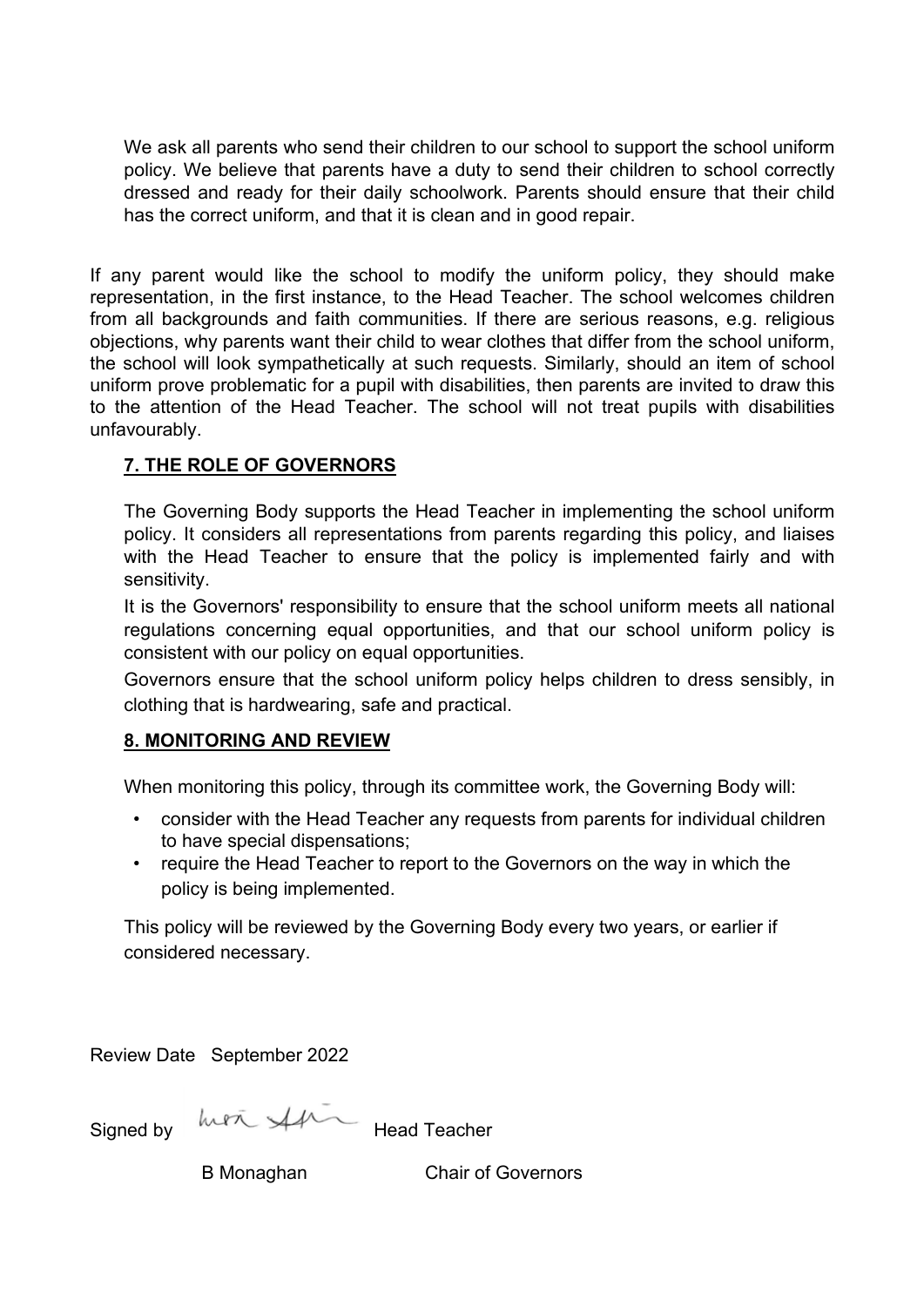# **APPENDIX 1 – SCHOOL UNIFORM LIST**

White polo shirt with school logo Maroon sweatshirt / cardigan with school logo Grey skirt, grey pinafore or grey school trousers ('jean' or 'combat' style are not acceptable) White / grey socks OR grey tights Black shoes *(see note below)*

Summer dress (maroon/red checked) *(Summer Term & First half of Autumn Term) Socks and NOT tights should be worn with the summer dress*

# **Year Six Only**

White shirt (long or short sleeved) Maroon V-neck sweatshirt / cardigan with school Logo striped school tie Grey skirt or grey school trousers ('jean' or 'combat' style are not acceptable) White / grey socks OR grey tights Black shoes *(see note below)*

Please note that children are **NOT** allowed to wear trainers except for Physical Education. Our school uniform does not include **boots** of any description. For safety reasons, shoes should be well fitting so that they do not slip off and should be flat-soled (shoes with wheels fitted into the heel are not allowed).

#### **Hair Accessories**

Long hair **MUST** be tied back for health and safety reasons. Hair must not be excessively short or long or be dyed with bright colours. Patterns cut into hair (tramlines) are not permitted. If in doubt, please check with the Head Teacher before having a cut/treatment. Any hairstyle or dress which may cause excessive comment will not be allowed. Hair ornaments must be modest in size and in school colours only. Nail varnish or other make up should not be worn.

Jewellery is not permitted; however, small stud earrings for pierced ears are acceptable.

#### **PE Uniform**

Plain maroon shorts, white t-shirt with school logo, black plimsolls or trainers for outdoors. In winter months, pupils should also have black non-logo tracksuit bottoms and school logo hoodie.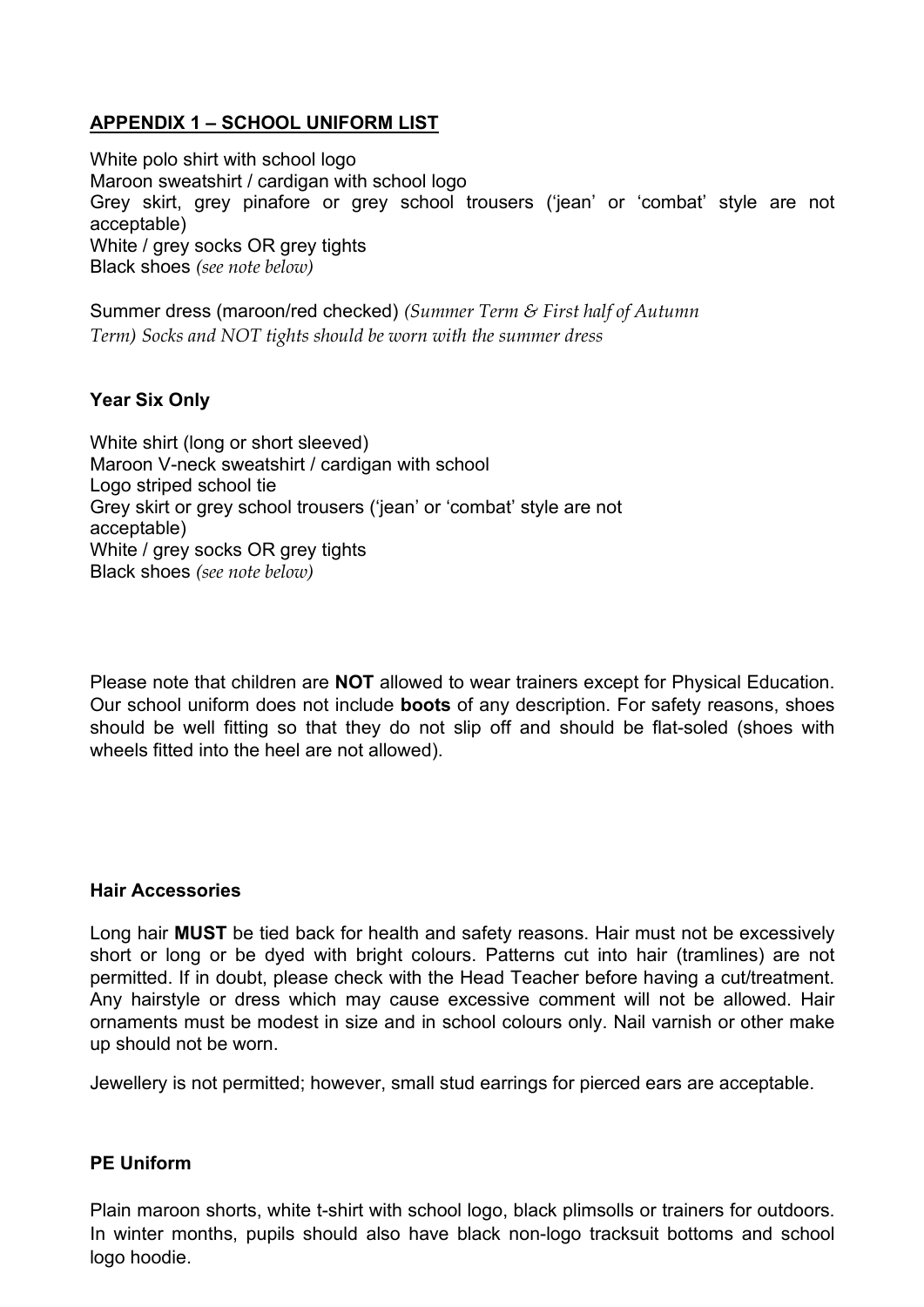For swimming, children should wear a one-piece swimming costume or trunks (and not loose- fitting shorts).

No jewellery, including earrings should be worn during PE times. (See Appendix 2)

#### **School Bags**

In KS1 and Reception children need to bring a Sacred Heart logo book bag every day. No other bags are required.

In KS2 children can bring a small bag to school, large and trolley bags are unnecessary and not permitted.

#### **Forest School**

When your child has a Forest School session, old clothes can be worn for the whole day. Trainers can be worn and wellington boots brought in a bag in case of wet weather.

# **PLEASE LABEL ALL YOUR CHILDREN'S CLOTHING, FOOTWEAR AND BELONGINGS.**

Many items of school uniform may be ordered directly on the website using the school's providers. In cases of hardship, parents are asked to contact the Head Teacher on a confidential basis. The school also seeks opportunities to arrange sales of second-hand uniform items, via FOSHA, wherever possible.